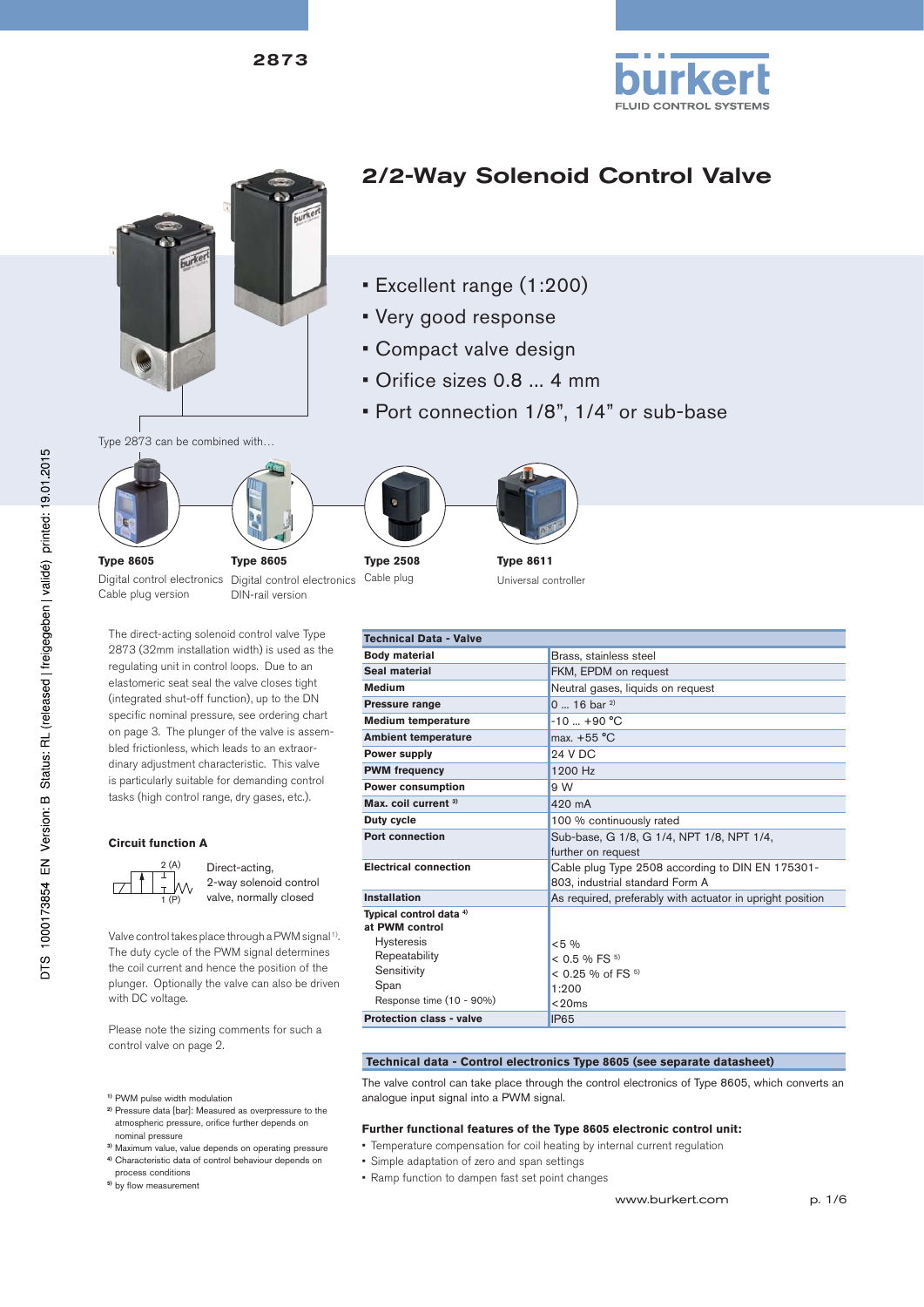

### Characteristics of a solenoid control valve

2873



### Advice for valve sizing

In continuous flow applications, the choice of appropriate valve size is much more important than with on/off valves. The optimum size should be selected such that the resulting flow in the system is not unnecessarily reduced by the valve. However, a sufficient part of the pressure drop should be taken across the valve even when it is fully opened.

**Recommended value:**  $Δp_{value}$  > 25 % of total pressure drop **within the system**

Otherwise the ideal linear valve curve characteristic is changed

If the differential pressure (difference between inlet and outlet pressure) exceeds half the value of the nominal pressure, the characteristics may change.

**For that reason take advantage of Bürkert competent engineering services during the planning phase!**

 $[m_{N}^{3}/h]$ <sup>*n*</sup>

# Determination of the  $\mathsf{k}_{\mathsf{v}}$  value

| <b>Pressure drop</b>                   | k value for<br>liquids [m3/h]        | k value for<br>gases [m3/h]                    |
|----------------------------------------|--------------------------------------|------------------------------------------------|
| Subcritical<br>$p_2 > \frac{p_1}{2}$   | $= Q \sqrt{\frac{P}{1000 \Delta p}}$ | $I_1 \rho_N$<br>$\frac{Q_{N}}{514}$ $\sqrt{ }$ |
| Supercritical<br>$p_2 < \frac{p_1}{2}$ | $= Q \sqrt{\frac{P}{1000 \Delta p}}$ | $=\frac{Q_N}{257 p_1}\sqrt{T_1 \rho_N}$        |

- $k_y$  Flow coefficient  $[m^3/h]$ <sup>6)</sup>
- 
- $Q_N$  Standard flow rate  $[m_N^3/h]$ <br>  $p_1$  Inlet pressure [bar]  $\omega$
- $p_1$  Inlet pressure [bar] **8)**<br> $p_2$  Outlet pressure [bar] **8)** p2 Outlet pressure [bar] **8)**
- $Δp$  Differential pressure p<sub>1</sub>-p<sub>2</sub> [bar]<br>  $ρ$  Density [kg/m<sup>3</sup>]
- $ρ$  Density
- $\rho_N$  Standard density [kg/m<sup>3</sup>]<br>T. Medium temperature [(273+t)K]
- $T_1$  Medium temperature
- **6)** Measured for water 20ºC,
- $\Delta p = 1$  bar, via the device
- **7)** At reference conditions 1.013 bar and 0°C (273K)
- **8)** Absolute pressure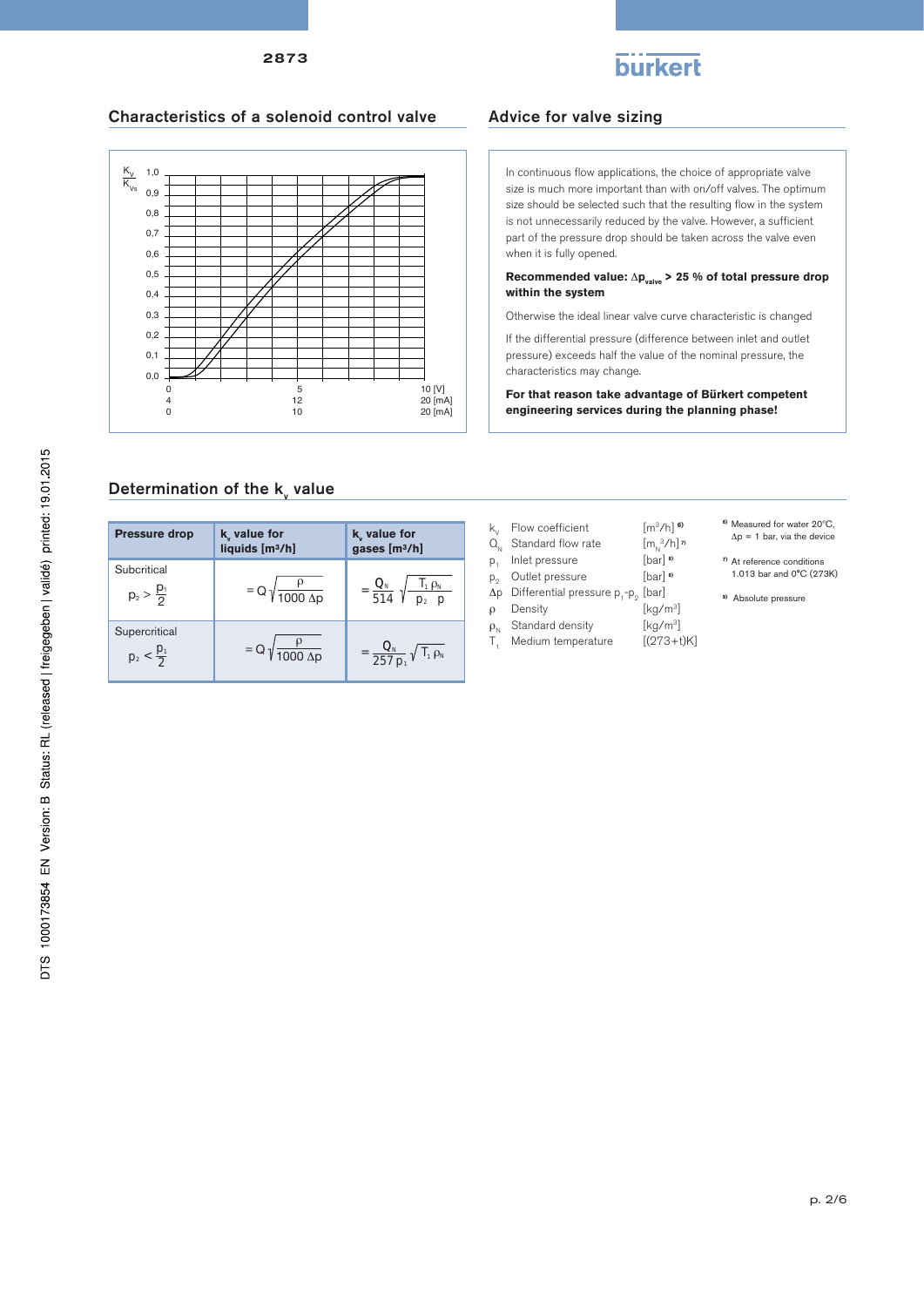#### Ordering chart

| All valves with FKM seal |  |  |
|--------------------------|--|--|
|--------------------------|--|--|

| Circuit<br>function                                                                                                                                                                                                                                                                                                                                                                         | Orifice<br>[mm] | Port<br>connection | value<br>k <sub>vs</sub> value<br>water<br>[m <sup>3</sup> /h] <sup>9)</sup> | pressure<br>[bar] 10)<br>Nominal | differential<br>pressure<br>Max.<br>[bar] | Item no.<br><b>Brass</b> | <b>Stainless</b><br>Item no.<br>steel |
|---------------------------------------------------------------------------------------------------------------------------------------------------------------------------------------------------------------------------------------------------------------------------------------------------------------------------------------------------------------------------------------------|-----------------|--------------------|------------------------------------------------------------------------------|----------------------------------|-------------------------------------------|--------------------------|---------------------------------------|
|                                                                                                                                                                                                                                                                                                                                                                                             | 0.8             | sub-base FK01      | 0.018                                                                        | 16                               | 8                                         | 234 291                  | 234 306                               |
| A                                                                                                                                                                                                                                                                                                                                                                                           |                 | G 1/8              | 0.018                                                                        | 16                               | 8                                         | 234 289                  | 234 305                               |
|                                                                                                                                                                                                                                                                                                                                                                                             |                 | <b>NPT 1/8</b>     | 0.018                                                                        | 16                               | 8                                         | 236 229                  | 236 230                               |
|                                                                                                                                                                                                                                                                                                                                                                                             | 1.2             | sub-base FK01      | 0.040                                                                        | 12                               | 6                                         | 234 293                  | 234 308                               |
| 2(A)                                                                                                                                                                                                                                                                                                                                                                                        |                 | G 1/8              | 0.040                                                                        | 12                               | 6                                         | 234 292                  | 234 307                               |
| $\frac{1}{1(P)}$                                                                                                                                                                                                                                                                                                                                                                            |                 | <b>NPT 1/8</b>     | 0.040                                                                        | 12                               | 6                                         | 236 231                  | 236 232                               |
|                                                                                                                                                                                                                                                                                                                                                                                             | 1.5             | sub-base FK01      | 0.060                                                                        | 10                               | 5                                         | 234 295                  | 234 310                               |
|                                                                                                                                                                                                                                                                                                                                                                                             |                 | G 1/8              | 0.060                                                                        | 10                               | 5                                         | 234 294                  | 234 309                               |
|                                                                                                                                                                                                                                                                                                                                                                                             |                 | <b>NPT 1/8</b>     | 0.060                                                                        | 10                               | 5                                         | 236 233                  | 236 234                               |
|                                                                                                                                                                                                                                                                                                                                                                                             | 2.0             | sub-base FK01      | 0.100                                                                        | 8                                | 4                                         | 234 298                  | 234 313                               |
|                                                                                                                                                                                                                                                                                                                                                                                             |                 | G 1/8              | 0.100                                                                        | 8                                | 4                                         | 234 296                  | 234 311                               |
|                                                                                                                                                                                                                                                                                                                                                                                             |                 | <b>NPT 1/8</b>     | 0.100                                                                        | 8                                | 4                                         | 236 235                  | 236 236                               |
|                                                                                                                                                                                                                                                                                                                                                                                             |                 | G 1/4              | 0.100                                                                        | 8                                | 4                                         | 234 297                  | 234 312                               |
|                                                                                                                                                                                                                                                                                                                                                                                             |                 | <b>NPT 1/4</b>     | 0.100                                                                        | 8                                | 4                                         | 236 237                  | 236 238                               |
|                                                                                                                                                                                                                                                                                                                                                                                             | 2.5             | sub-base FK01      | 0.150                                                                        | 5                                | 2.5                                       | 234 300                  | 234 315                               |
|                                                                                                                                                                                                                                                                                                                                                                                             |                 | G 1/4              | 0.150                                                                        | 5                                | 2.5                                       | 234 299                  | 234 314                               |
|                                                                                                                                                                                                                                                                                                                                                                                             |                 | <b>NPT 1/4</b>     | 0.150                                                                        | 5                                | 2.5                                       | 236 239                  | 236 241                               |
|                                                                                                                                                                                                                                                                                                                                                                                             | 3.0             | sub-base FK01      | 0.220                                                                        | 3.5                              | 1.8                                       | 234 302                  | 234 317                               |
|                                                                                                                                                                                                                                                                                                                                                                                             |                 | G 1/4              | 0.220                                                                        | 3.5                              | 1.8                                       | 234 301                  | 234 316                               |
|                                                                                                                                                                                                                                                                                                                                                                                             |                 | <b>NPT 1/4</b>     | 0.220                                                                        | 3.5                              | 1.8                                       | 236 242                  | 236 243                               |
|                                                                                                                                                                                                                                                                                                                                                                                             | 4.0             | sub-base FK01      | 0.320                                                                        | $\overline{2}$                   | 1                                         | 234 304                  | 234 319                               |
|                                                                                                                                                                                                                                                                                                                                                                                             |                 | G 1/4              | 0.320                                                                        | $\overline{2}$                   | 1                                         | 234 303                  | 234 318                               |
|                                                                                                                                                                                                                                                                                                                                                                                             |                 | <b>NPT 1/4</b>     | 0.320                                                                        | $\overline{2}$                   | 1                                         | 236 244                  | 236 245                               |
| <sup>9)</sup> $k_{v_s}$ value: Flow rate value for water, measured at +20 °C and 1 bar pressure differential over a fully opened valve.<br>10) Pressure data [bar]: Overpressure with respect to atmospheric pressure, with a differential pressure (difference between inlet ar<br>pressure) above half of the nominal pressure there are discontinuities in the valve's characteristics p |                 |                    |                                                                              |                                  |                                           |                          |                                       |

<sup>10)</sup> Pressure data [bar]: Overpressure with respect to atmospheric pressure, with a differential pressure (difference between inlet and outlet

#### Ordering chart - variants for higher differential pressures

#### All valves with FKM seal

| function<br>Circuit                                                                         | Orifice<br>[mm] | Approvals    | connec-<br>Port<br>tion | k <sub>us</sub> value<br>water<br>[m <sup>3</sup> /h] | pressure<br>[bar]<br>Nominal | Item no.<br><b>Brass</b> | <b>Stainless</b><br>Item no.<br>steel |
|---------------------------------------------------------------------------------------------|-----------------|--------------|-------------------------|-------------------------------------------------------|------------------------------|--------------------------|---------------------------------------|
|                                                                                             | 0.8             |              | G 1/8                   | 0.018                                                 | 16                           | 239 070                  | 239 072                               |
| A                                                                                           |                 | <b>UR</b>    | G 1/8                   | 0.018                                                 | 16                           | 275 009                  | 275 016                               |
|                                                                                             |                 | ATEX / IECEx | G 1/8                   | 0.018                                                 | 16                           | 274 882                  | on request                            |
|                                                                                             | 1.2             |              | G 1/8                   | 0.040                                                 | 12                           | 239 073                  | 239 074                               |
|                                                                                             |                 | <b>UR</b>    | G 1/8                   | 0.040                                                 | 12                           | 275 010                  | 275 018                               |
| $\begin{array}{c}\n2 (A) \\ \hline\n\downarrow \\ \hline\n\downarrow \\ 1 (P)\n\end{array}$ |                 | ATEX / IECEx | G 1/8                   | 0.040                                                 | 12                           | 274 883                  | on request                            |
|                                                                                             | 1.5             |              | G 1/8                   | 0.060                                                 | 10                           | 239 075                  | 239 076                               |
|                                                                                             |                 | <b>UR</b>    | G 1/8                   | 0.060                                                 | 10                           | 275 011                  | 275 019                               |
|                                                                                             |                 | ATEX / IECEx | G 1/8                   | 0.060                                                 | 10                           | 274 884                  | on request                            |
|                                                                                             | 2.0             |              | G 1/8                   | 0.100                                                 | 8                            | 239 077                  | 239 078                               |
|                                                                                             |                 | <b>UR</b>    | G 1/8                   | 0.100                                                 | 8                            | 275 012                  | 275 020                               |
|                                                                                             |                 | ATEX / IECEx | G 1/8                   | 0.100                                                 | 8                            | 274 885                  | on request                            |
|                                                                                             | 2.5             |              | G 1/4                   | 0.150                                                 | $\mathbf 5$                  | 239 079                  | 239 080                               |
|                                                                                             |                 | <b>UR</b>    | G 1/4                   | 0.150                                                 | 5                            | 275 013                  | 275 022                               |
|                                                                                             |                 | ATEX / IECEx | G 1/4                   | 0.150                                                 | 5                            | 274 886                  | on request                            |
|                                                                                             | 3.0             |              | G 1/4                   | 0.220                                                 | 3.5                          | 239 081                  | 239 082                               |
|                                                                                             |                 | <b>UR</b>    | G 1/4                   | 0.220                                                 | 3.5                          | 275 014                  | 275 023                               |
|                                                                                             |                 | ATEX / IECEx | G 1/4                   | 0.220                                                 | 3.5                          | 274 887                  | on request                            |
|                                                                                             | 4.0             |              | G 1/4                   | 0.320                                                 | $\mathbf{2}$                 | 239 083                  | 239 084                               |
|                                                                                             |                 | <b>UR</b>    | G 1/4                   | 0.320                                                 | $\overline{2}$               | 275 015                  | 275 024                               |
|                                                                                             |                 | ATEX / IECEx | G 1/4                   | 0.320                                                 | $\overline{2}$               | 274 888                  | on request                            |

**Note:** The following technical data changes compared with the data on page 1 PWM frequency 800 Hz, span 1:100.

Other connection variations (sub-base, NPT) on request.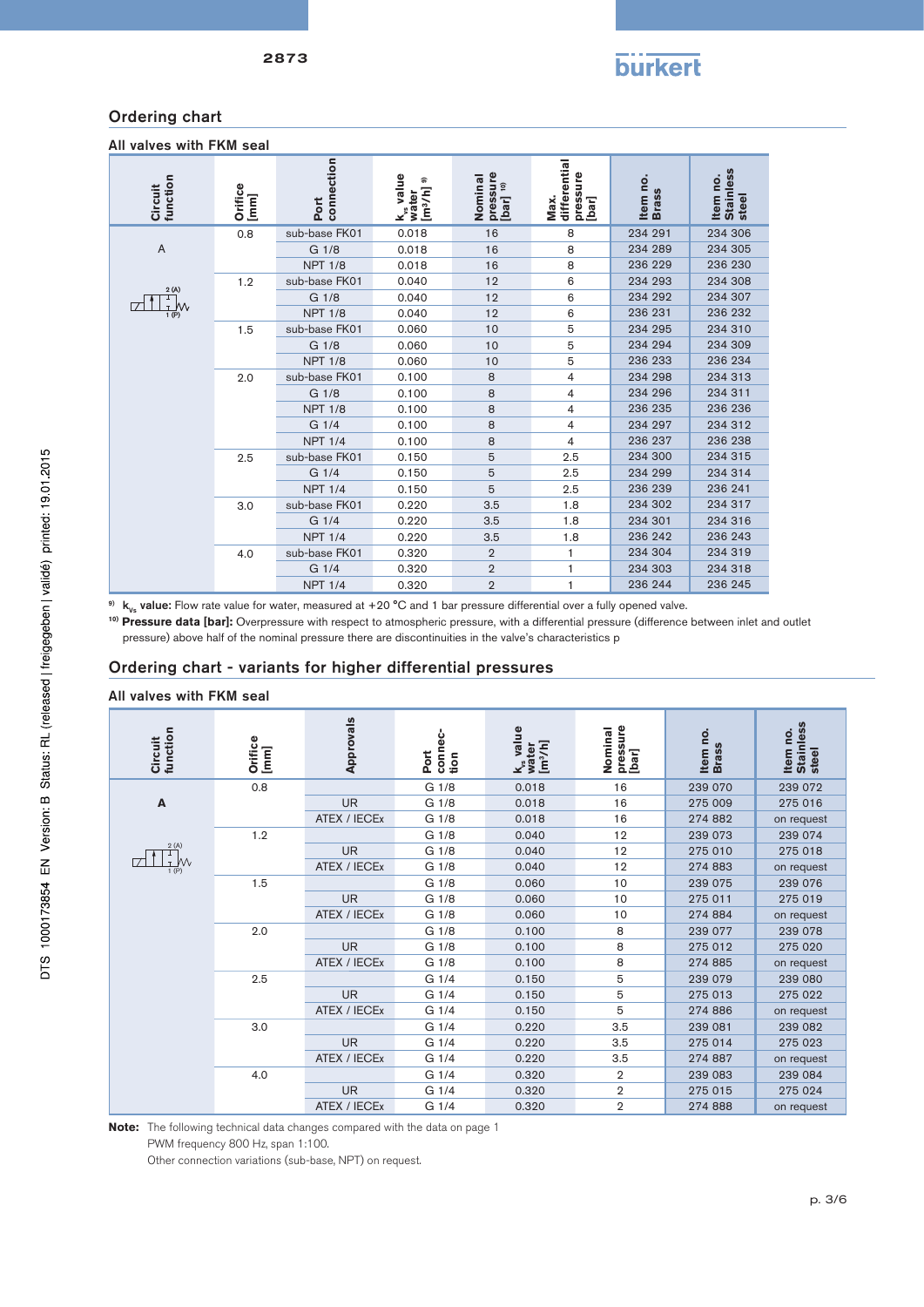#### Ordering chart - variants with approvals

2873

#### All valves with FKM seal

| <b>Circuit function</b>                                                                                                                                                                                                                                                                                                                                           | Orifice [mm] | Approvals    | connection<br>Port | k <sub>vs</sub> value water<br>[m <sup>3</sup> /h] | Nominal pres-<br>sure<br>[bar] | Max.<br>Differential<br>pressure [bar] | Item no.<br>Brass | Stainless steel<br>Item no. |
|-------------------------------------------------------------------------------------------------------------------------------------------------------------------------------------------------------------------------------------------------------------------------------------------------------------------------------------------------------------------|--------------|--------------|--------------------|----------------------------------------------------|--------------------------------|----------------------------------------|-------------------|-----------------------------|
|                                                                                                                                                                                                                                                                                                                                                                   | 0.8          | <b>UR</b>    | G 1/8              | 0.018                                              | 16                             | 8                                      | 274 944           | 274 960                     |
| A                                                                                                                                                                                                                                                                                                                                                                 |              |              | <b>NPT 1/8</b>     | 0.018                                              | 16                             | 8                                      | 274 945           | 274 961                     |
|                                                                                                                                                                                                                                                                                                                                                                   |              | <b>DVGW</b>  | G 1/8              | 0.018                                              | 16                             | 8                                      | 275 044           | on request                  |
| 2(A)<br>T                                                                                                                                                                                                                                                                                                                                                         |              | ATEX / IECEx | G 1/8              | 0.018                                              | 16                             | 8                                      | 276 539           | on request                  |
| W٧<br>1(P)                                                                                                                                                                                                                                                                                                                                                        | 1.2          | <b>UR</b>    | G 1/8              | 0.040                                              | 12                             | 6                                      | 274 946           | 274 962                     |
|                                                                                                                                                                                                                                                                                                                                                                   |              |              | <b>NPT 1/8</b>     | 0.040                                              | 12                             | 6                                      | 274 947           | 274 963                     |
|                                                                                                                                                                                                                                                                                                                                                                   |              | <b>DVGW</b>  | G 1/8              | 0.040                                              | 12                             | 6                                      | 275 045           | on request                  |
|                                                                                                                                                                                                                                                                                                                                                                   |              | ATEX / IECEx | G 1/8              | 0.040                                              | 12                             | 6                                      | 276 540           | on request                  |
|                                                                                                                                                                                                                                                                                                                                                                   | 1.5          | <b>UR</b>    | G 1/8              | 0.060                                              | 10                             | 5                                      | 274 948           | 274 964                     |
|                                                                                                                                                                                                                                                                                                                                                                   |              |              | <b>NPT 1/8</b>     | 0.060                                              | 10                             | 5                                      | 274 949           | 274 965                     |
|                                                                                                                                                                                                                                                                                                                                                                   |              | <b>DVGW</b>  | G 1/8              | 0.060                                              | 10                             | 5                                      | 275 046           | on request                  |
|                                                                                                                                                                                                                                                                                                                                                                   |              | ATEX / IECEx | G 1/8              | 0.060                                              | 10                             | 5                                      | 276 542           | on request                  |
|                                                                                                                                                                                                                                                                                                                                                                   | 2.0          | UR           | G 1/8              | 0.100                                              | 8                              | $\overline{4}$                         | 274 950           | 274 966                     |
|                                                                                                                                                                                                                                                                                                                                                                   |              |              | <b>NPT 1/8</b>     | 0.100                                              | 8                              | $\overline{4}$                         | 274 951           | 274 967                     |
|                                                                                                                                                                                                                                                                                                                                                                   |              | <b>DVGW</b>  | G 1/8              | 0.100                                              | 8                              | $\overline{4}$                         | 275 047           | on request                  |
|                                                                                                                                                                                                                                                                                                                                                                   |              | ATEX / IECEx | G 1/8              | 0.100                                              | 8                              | $\overline{4}$                         | 276 544           | on request                  |
|                                                                                                                                                                                                                                                                                                                                                                   |              | <b>UR</b>    | G 1/4              | 0.100                                              | 8                              | $\overline{4}$                         | 274 952           | 274 968                     |
|                                                                                                                                                                                                                                                                                                                                                                   |              |              | <b>NPT 1/4</b>     | 0.100                                              | 8                              | $\overline{4}$                         | 274 953           | 274 969                     |
|                                                                                                                                                                                                                                                                                                                                                                   | 2.5          | UR           | G 1/4              | 0.150                                              | 5                              | 2.5                                    | 274 954           | 274 970                     |
|                                                                                                                                                                                                                                                                                                                                                                   |              |              | <b>NPT 1/4</b>     | 0.150                                              | 5                              | 2.5                                    | 274 955           | 274 971                     |
|                                                                                                                                                                                                                                                                                                                                                                   |              | <b>DVGW</b>  | G 1/4              | 0.150                                              | 5                              | 2.5                                    | 275048            | on request                  |
|                                                                                                                                                                                                                                                                                                                                                                   |              | ATEX / IECEx | G 1/4              | 0.150                                              | 5                              | 2.5                                    | 276 545           | on request                  |
|                                                                                                                                                                                                                                                                                                                                                                   | 3.0          | <b>UR</b>    | G 1/4              | 0.220                                              | 3.5                            | 1.8                                    | 274 956           | 274 972                     |
|                                                                                                                                                                                                                                                                                                                                                                   |              |              | <b>NPT 1/4</b>     | 0.220                                              | 3.5                            | 1.8                                    | 274 957           | 274 973                     |
|                                                                                                                                                                                                                                                                                                                                                                   |              | <b>DVGW</b>  | G 1/4              | 0.220                                              | 3.5                            | 1.8                                    | 275 049           | on request                  |
|                                                                                                                                                                                                                                                                                                                                                                   |              | ATEX / IECEx | G 1/4              | 0.220                                              | 3.5                            | 1.8                                    | 276 546           | on request                  |
|                                                                                                                                                                                                                                                                                                                                                                   | 4.0          | <b>UR</b>    | G 1/4              | 0.320                                              | $\overline{2}$                 | $\mathbf{1}$                           | 274 958           | 274 974                     |
|                                                                                                                                                                                                                                                                                                                                                                   |              |              | <b>NPT 1/4</b>     | 0.320                                              | $\overline{2}$                 | $\mathbf{1}$                           | 274 959           | 274 975                     |
|                                                                                                                                                                                                                                                                                                                                                                   |              | <b>DVGW</b>  | G 1/4              | 0.320                                              | $\overline{2}$                 | $\mathbf{1}$                           | 275 051           | on request                  |
|                                                                                                                                                                                                                                                                                                                                                                   |              | ATEX / IECEx | G 1/4              | 0.320                                              | $\overline{2}$                 | $\mathbf{1}$                           | 276 547           | on request                  |
| <sup>11)</sup> Approvals:<br>UR (UL recognized)<br>DVGW - Approval acc. to the European gas device guidelines (DIN 3394-1)<br>ATEX - II 2 G EEx m II T4 and T5<br>IECEx - Ex mb e IIC T4, T5 Gb<br><sup>12)</sup> Port connection: Others on request.<br>Note: Delivery without electronic control, Type 8605 and cableplug (see ordering chart for accessories). |              |              |                    |                                                    |                                |                                        |                   |                             |

### Ordering chart for accessories

Cable plug Type 2508 according to DIN EN 175301-803 Form A The delivery of a cable plug includes the flat seal and fixing screw

| <b>Circuitry</b>     | Voltage/<br><b>Frequency</b> | Item no. |  |
|----------------------|------------------------------|----------|--|
| None                 | 0 - 250 V AC/DC              | 008 376  |  |
| None, with 3 m cable | 0 - 250 V AC/DC              | 783 573  |  |

**Control elecronics, Type 8605** - please see datasheet





**Materials** 

Seal materials EPDM, FFKM

Analytical Oxygen version Parts oil-, fat- and silicon free



Electrical connection



UR (UL recognized) DVGW / Gas device guidelines ATEX / IECEx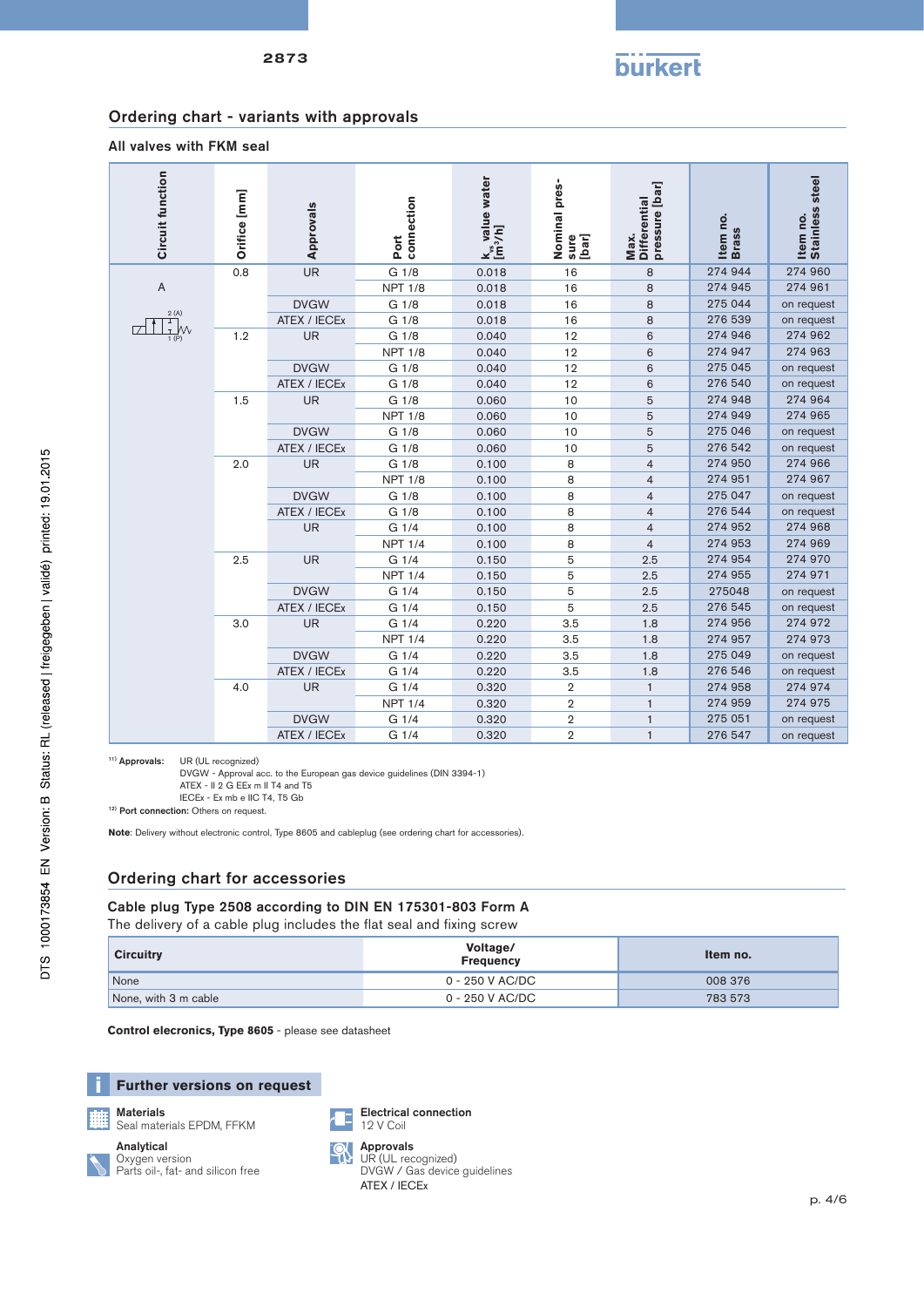# **burkert**

## Dimensions [mm]